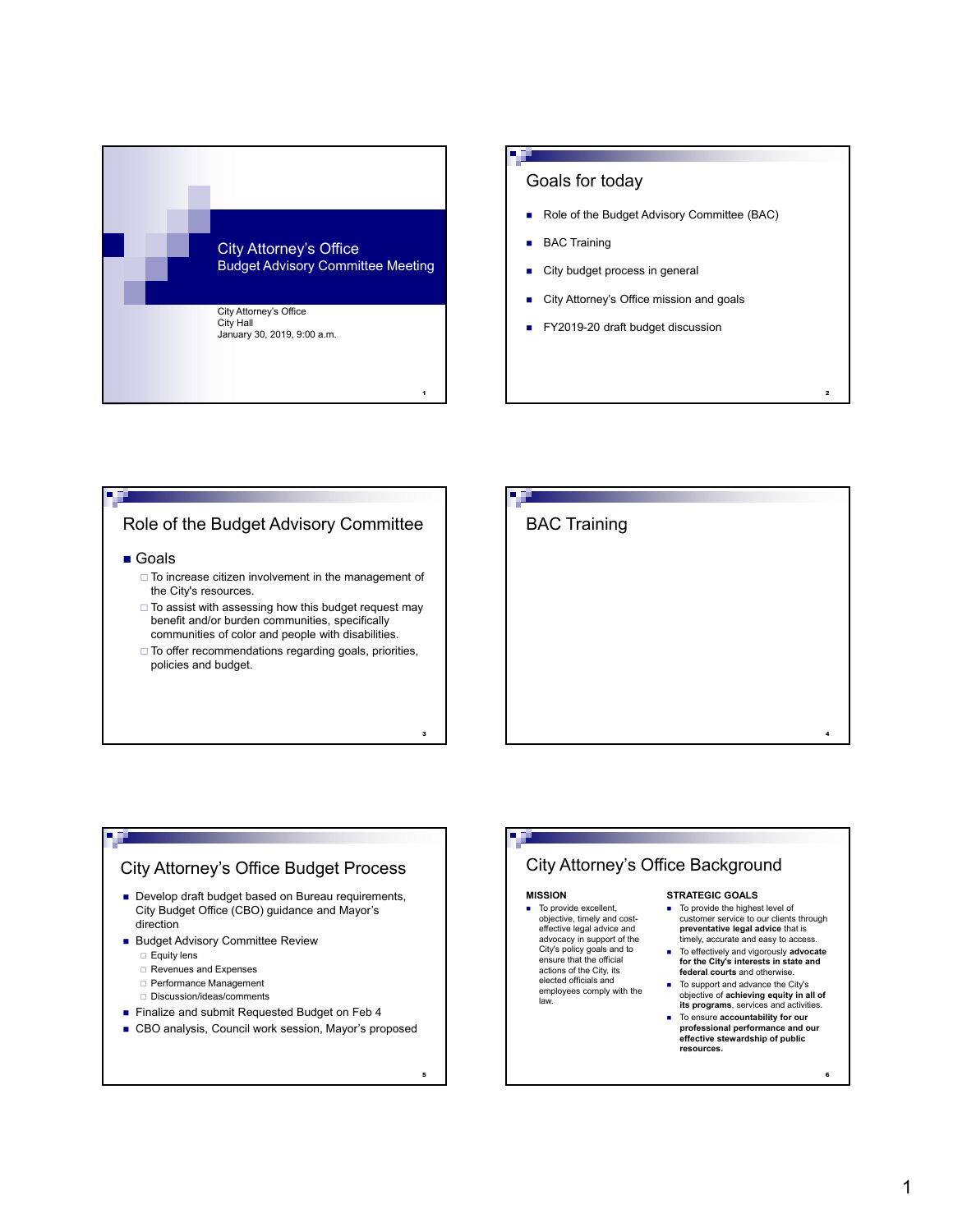

a uj

- **Exercise** Legal Services are not optional for the City.
- City Attorney's Office has little control over how much and/or what types of legal services will be required; however, the need is consistent.
- City Attorney hourly rate vs. average Outside Counsel hourly rate – *Approx.* \$158 vs. \$362.